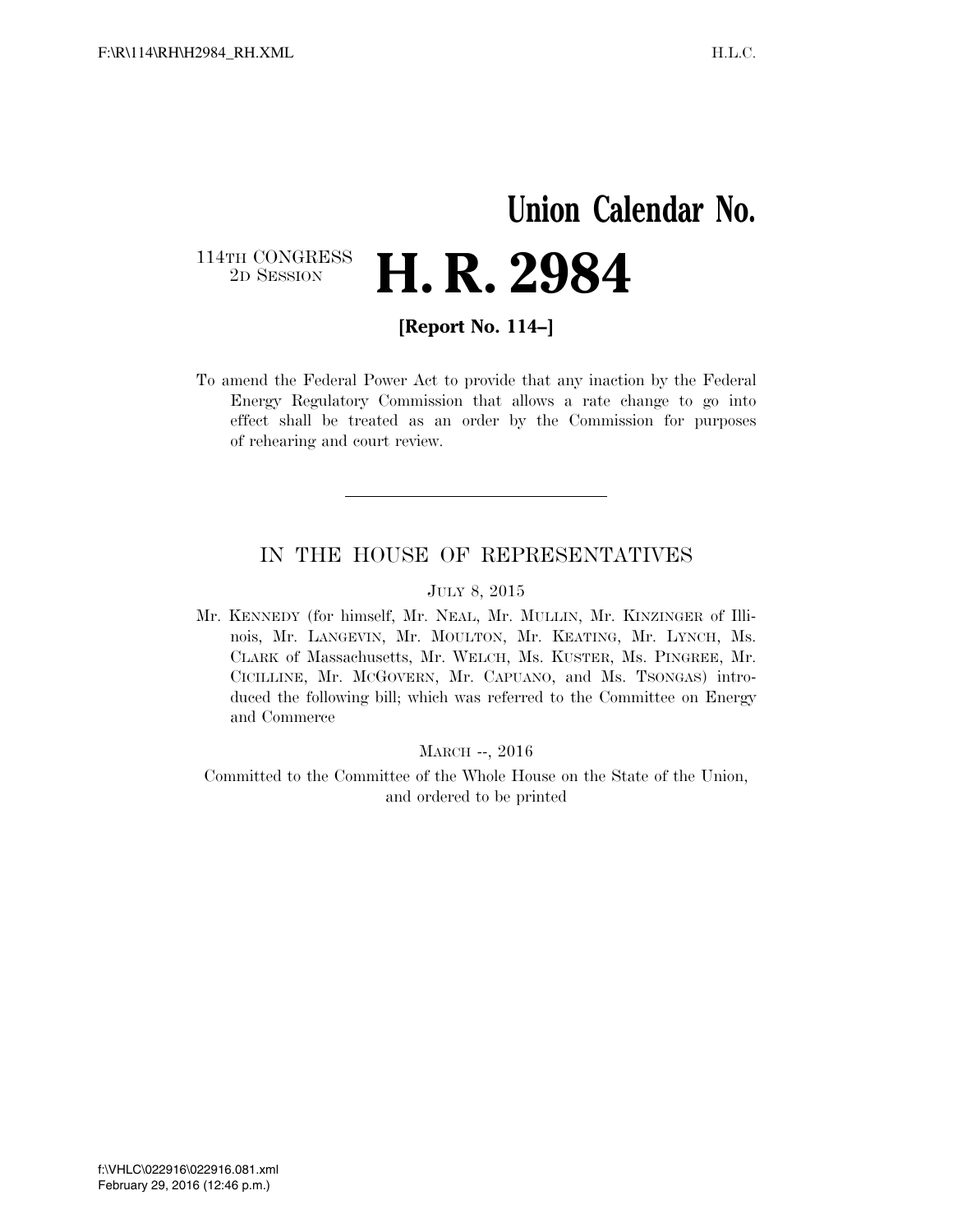# **A BILL**

To amend the Federal Power Act to provide that any inaction by the Federal Energy Regulatory Commission that allows a rate change to go into effect shall be treated as an order by the Commission for purposes of rehearing and court review.